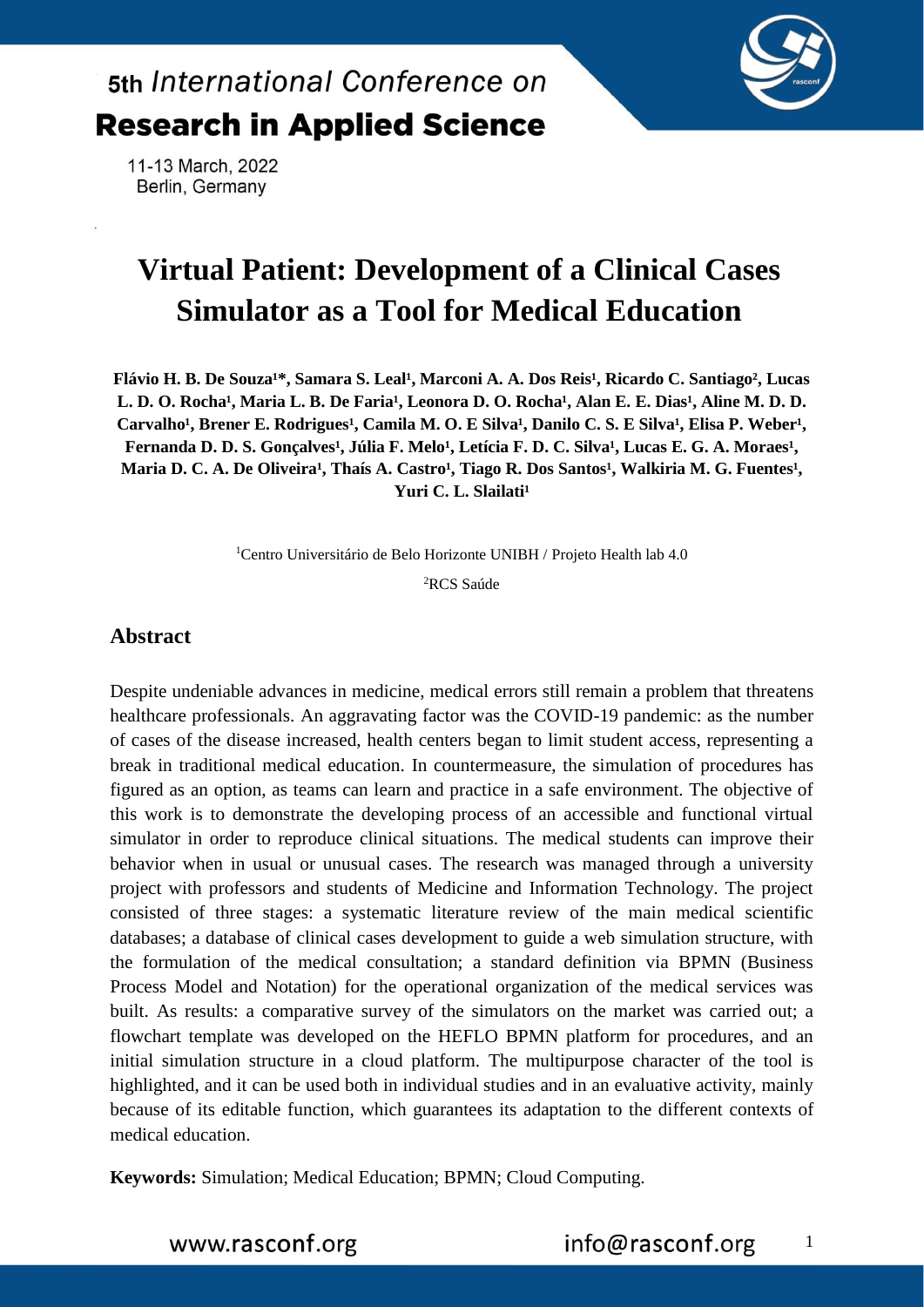

11-13 March, 2022 Berlin, Germany

### **1. Introduction**

Medical errors are defined as "an action or omission in planning or execution that contributes or could contribute to an unplanned result" (Ellahham, 2019). A study conducted in 1999 indicated that, in the United States, approximately 98,000 patients die each year as a result of this type of failure (Kohn, 2000). Despite unquestionable advances in all areas of medicine, this age-old problem continues to lurk and threaten healthcare professionals. Medical errors can have profound ramifications for patients and their families, as well as add a significant cost to medical treatment, and it is extremely important to contain this problem (Dhawan et al., 2017). Faced with this scenario, the simulation of procedures has become a common method for people and teams to improve their skills when dealing with medical situations. By simulating, it is possible to learn and practice the necessary interventions in a safe environment and potentially improve a patient's prognosis when situations do occur. In addition, simulators can identify weaknesses, both individual and team (Ennen et al., 2015).

The simulator allows for hands-on training to some extent without causing any inconvenience to the patient. Since 1960, simulators have been increasingly used to train doctors and nurses (Buck, 1991). Simulation training aims to improve patient safety by improving technical capabilities and eliminating human factors in a risk-free environment. It is especially suitable for process-oriented practical professions. Despite the presence of high technology, there is a substantial learning curve for students and facilitators. Simulation technology continues to advance, offering devices capable of improving fidelity in virtual reality simulation, more sophisticated procedural practices and advanced patient simulators (Sakakushev et al., 2017).

Another motivator, which highlighted the need for alternative options to traditional face-toface medical education, was COVID-19, the disease caused by SARS-Cov-2 (WHO, 2021). As the number of cases of the disease increased, hospitals began to limit the frequency of medical students in outpatient clinics and hospitals, causing universities around the world to adapt to virtual teaching methods. This represented a break in traditional medical education and demonstrated an urgent need for innovation in teaching methods (Arandjelovic et al., 2020). Given these changes, the greatest concern of medical students in relation to remote teaching classes was in relation to how this knowledge could be applied in order to provide clinical experience (Creutzfeldt et al., 2007; Alsoufi et al., 2020).

The objective of this work is to create an accessible and functional virtual simulator in order to reproduce common clinical situations, so that students can improve their behavior in the face of everyday and unusual cases, providing the chance to actively discuss cases that they rarely experienced during their graduation period. With the simulator, the student will have the opportunity to make mistakes while solving the virtual case without causing damage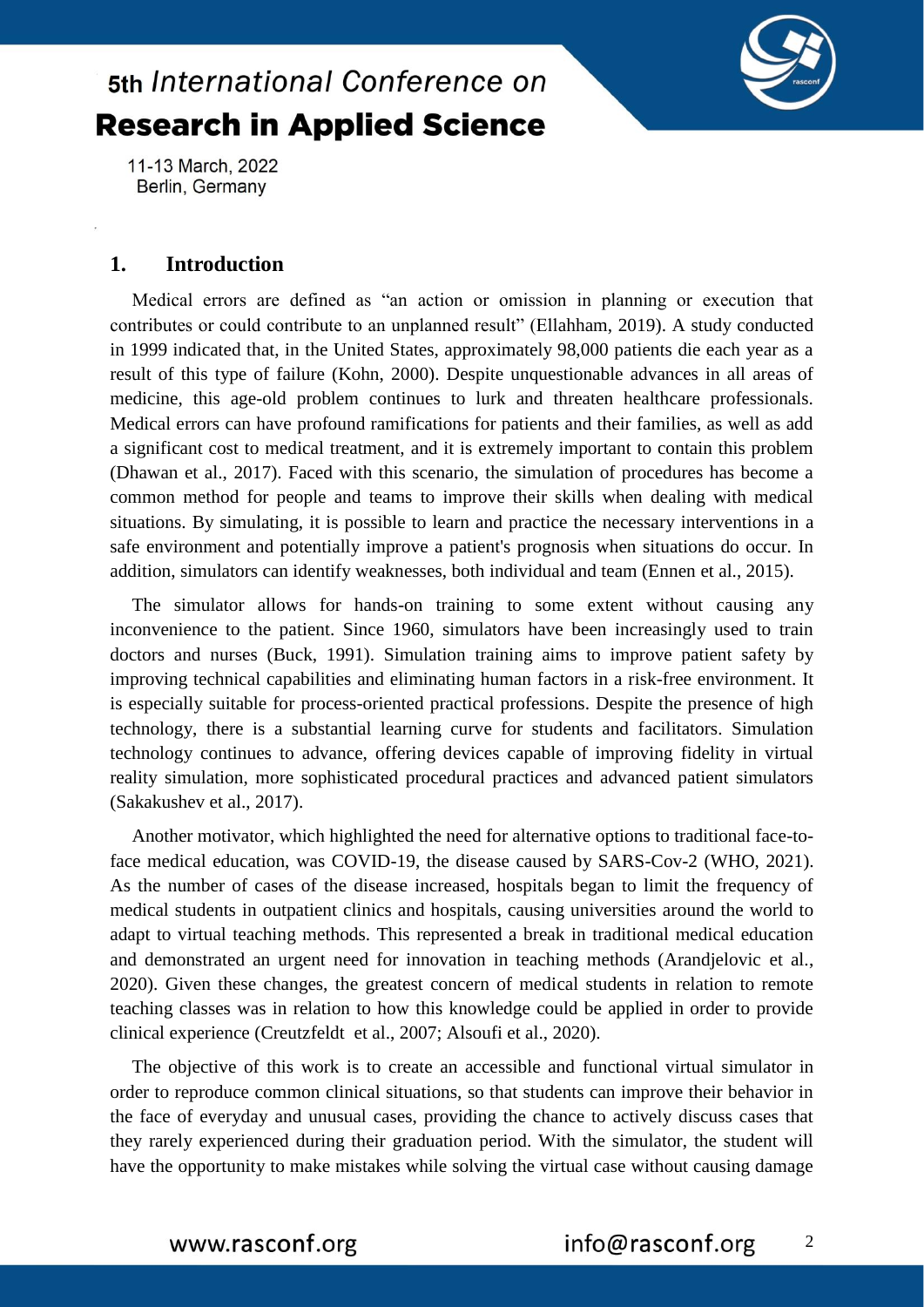

11-13 March, 2022 Berlin, Germany

to a real patient, as well as minimizing the chance of medical errors when faced with the same cases in the actual experience, whether discharge or discharge prevalence. The simulator will have the differential of being fully editable so that professors or any other developer of clinical cases can adapt it to their requirements or didactic needs at the time, as well as altering behaviors that may differ between countries, states or even cities.

As contributions, the following achievements of this research can be listed: a comparative evaluation of the simulators present in the market, with their characteristics and differentials for teaching and their respective usability capabilities; modeling and implementation of a simulator with a robust structure for the emulation of clinical cases, but light and responsive, which can even be used by smartphones, in addition to being editable for Brazilian parameters and protocols; a standardized methodology for defining clinical cases through flowcharts (based on BPMN - Business Process Modeling and Notation) that can lead and guide implementations carried out by those responsible for the computational project; in addition to being a versatile tool aimed at medical education.

For the development of the simulator, an extension and multidisciplinary scientific initiation university project was started, called Health lab 4.0, which is part of the Institutional Scientific and Technological Initiation Program of UniBH, together with the University Center of Belo Horizonte. The initiation included the formation of groups, called "squads". The Squad in question, for the present research, was called Squad IV- Simulation-Virtual Patient - composed of 10 students from the medical course and 5 students from the information technology course, students from the University Center of Belo Horizonte-UniBH, selected from selection process and guided by two professors and two leading students, each representing the respective course. The project also had a partnership with the Universidad Científica del Sur - Peru, in which we received external students to compose the Squad and in 2021 (second semester) it has a partnership with RCS Saúde.

#### **2. Methods**

#### **2.1 Bibliographic Research**

This systematic review was based in the main databases, such as BIREME, PUBMED, UPTODATE and COCHRANE, were used to search for articles from 2000 to 2021. The articles were selected according to search limits that included: article category, articles published in Portuguese and English, articles available in full on the topic, abstracts of international and national articles without access to the text in its entirety.

The keywords used were: realistic simulation, realistic simulation and health education, realistic simulation and teaching, realistic simulator, realistic simulation and health education,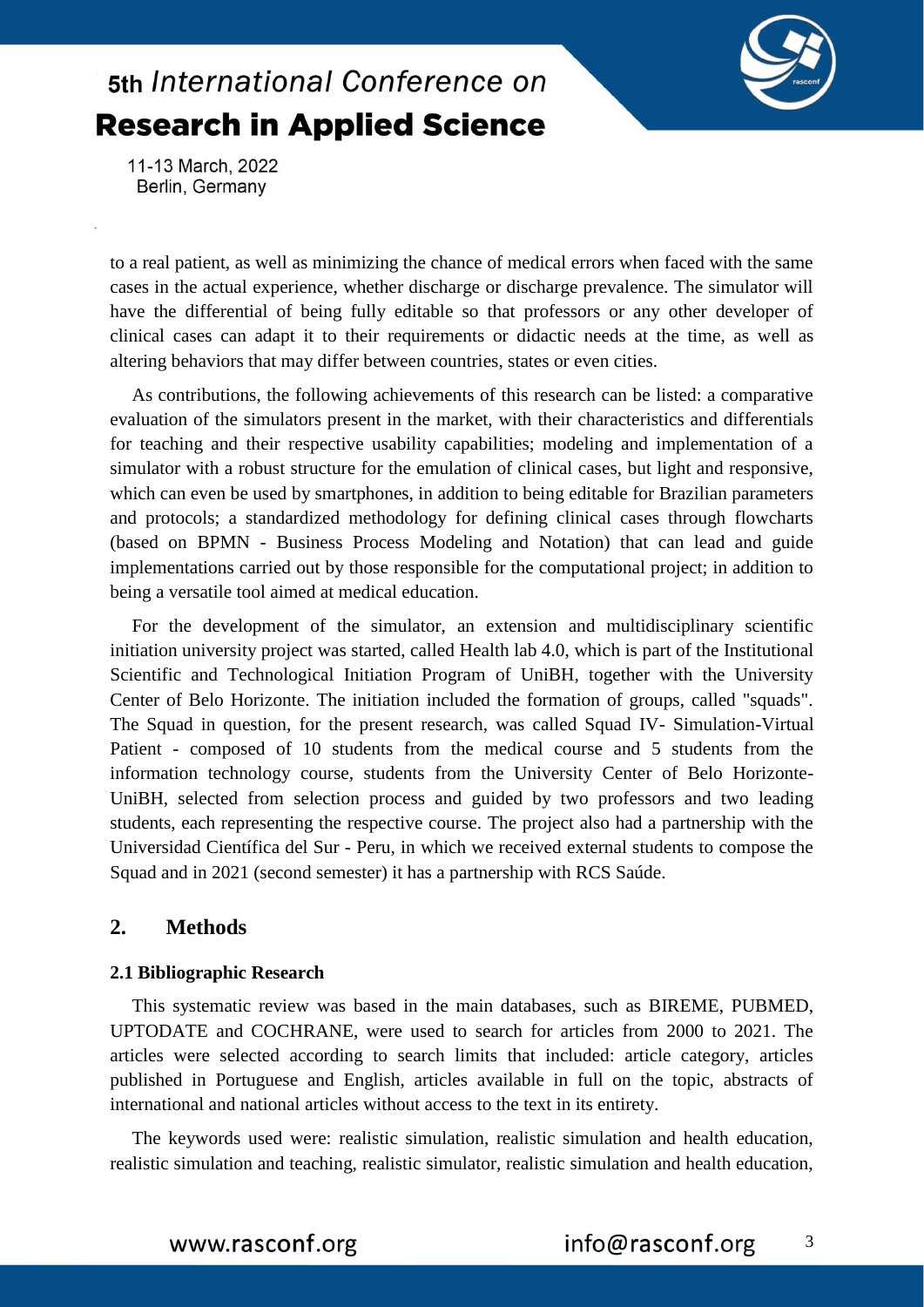

11-13 March, 2022 Berlin, Germany

realistic simulation and education. Several articles were found, where the exclusion criteria were: publications in other foreign languages and prior to 2017. In addition, articles that did not address simulators with a focus on clinical reasoning, such as surgical simulators, were excluded. Also, during the research, articles whose methodology was not clear as to the technologies used were excluded, mainly in relation to the environment used for the development of the systems, hosting platform and purpose of using the platform. Continuing the work, simulators that did not use the neural network concept were excluded, an essential part for the development of the next steps of the project. The research took into account steps such as: Outline of hypotheses and objectives of the systematic review; elaboration of criteria for selection of articles; presentation and discussion of results, based on the data found.

#### **2.2 Development Methodology**

The professors and students of the medical course were initially in charge of developing a database of clinical cases for the simulator, authored by themselves or based on existing cases, real or not, in order to address topics among the most frequent in the daily life of the medical practice. Then, they started to formulate the medical consultation of the patient in the case, creating the entire process of care, including from admission, anamnesis, physical examination and diagnostic hypotheses to treatment.

Questions and answers were elaborated for each stage of the medical consultation, faithfully simulating a service. For the development of this stage, especially the formulation of medical care, students sought information contained in the most relevant scientific evidence currently. In addition, a spreadsheet was created with the main acronyms present in the simulator, to facilitate the visualization and understanding of the topics covered (Table 1).

After preparing 10 clinical cases, the next step was to implement them in BPMN and then insert them into the simulator.

| <b>TERM OR</b><br><b>ACRONYM</b> (in<br>Portuguese) | <b>DEFINITION</b>                                                                                                                                         |  |
|-----------------------------------------------------|-----------------------------------------------------------------------------------------------------------------------------------------------------------|--|
| QP                                                  | Queixa Principal - Main complaint: reason why the patient sought care                                                                                     |  |
| <b>HMA</b>                                          | <i>História da moléstia atual</i> - History of the current illness - data about the patient's<br>illness that may be guided by the physician's questions. |  |
| Exantema                                            | Red patches on the skin can come in many shapes and sizes. Ex: in chickenpox, skin<br>allergies and insect bites.                                         |  |
| COONG                                               | Cabeça, Olhos, Ouvidos, Nariz e garganta - Head, Eyes, Ears, Nose and Throat:<br>Information from anamnesis or physical examination about these regions.  |  |

*Table 1: Main Acronyms (in Portuguese)*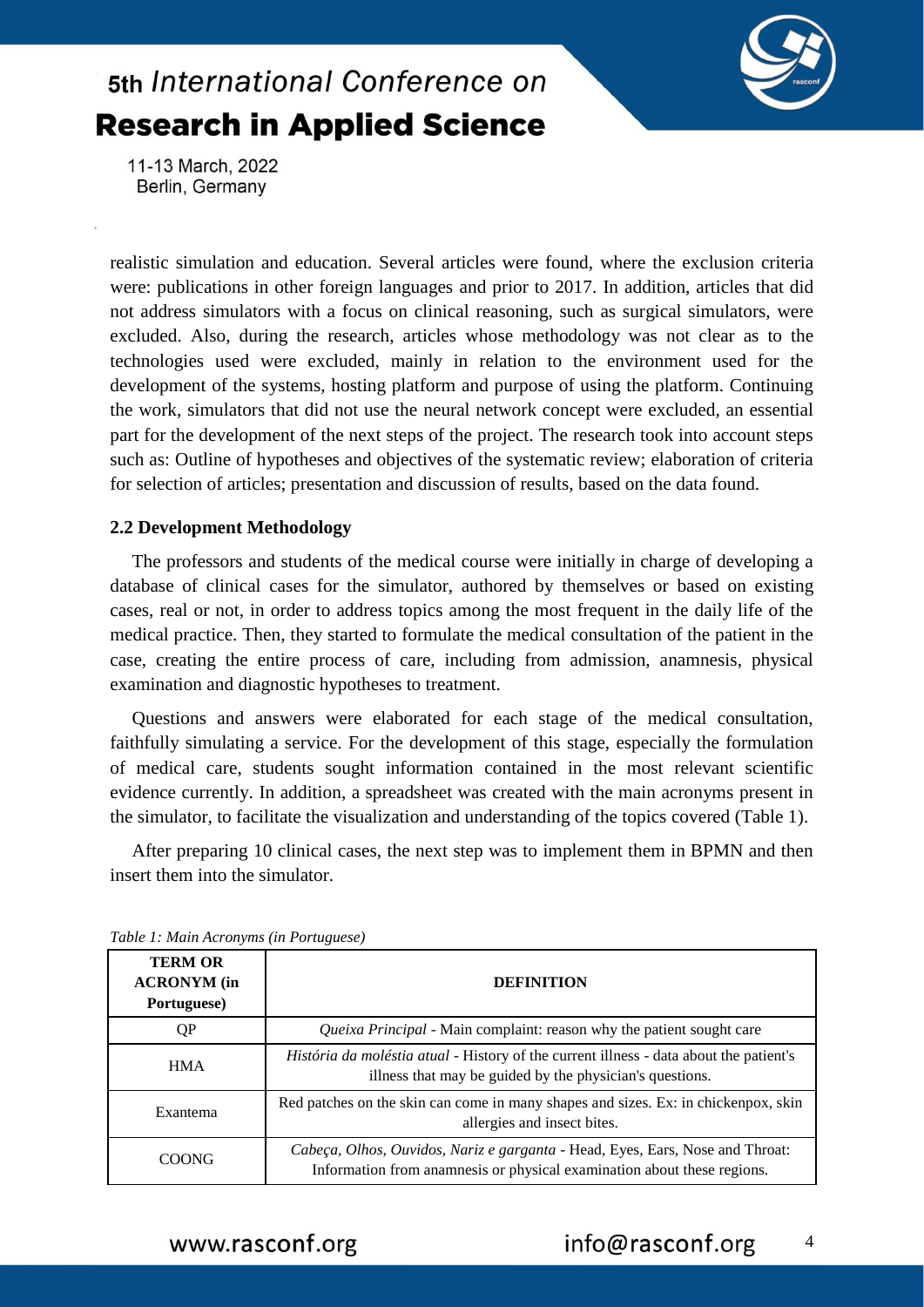

11-13 March, 2022 Berlin, Germany

| <b>SR</b>    | Sistema Respiratório - Respiratory system                                                                                                                                                            |  |  |
|--------------|------------------------------------------------------------------------------------------------------------------------------------------------------------------------------------------------------|--|--|
| <b>SCV</b>   | Sistema Cardiovascular - Cardiovascular system                                                                                                                                                       |  |  |
| <b>TGI</b>   | Trato gastrointestinal - gastrointestinal tract                                                                                                                                                      |  |  |
| Anamnese     | Anamnesis: Every part of the conversation during the consultation, everything the<br>patient says spontaneously about the disease or answers to the doctor's questions or the<br>companion's speech. |  |  |
| Propedêutica | Propedeutics: Set of techniques and procedures by which a patient is examined, in<br>order to arrive at a diagnostic hypothesis.                                                                     |  |  |
| Sorologias   | Serology: Tests made with the blood with the material, aims to find specific molecules<br>that belong to infectious agents or indicate their presence.                                               |  |  |
| <b>VHS</b>   | Velocidade de hemossedimentação - Erythrocyte sedimentation rate. Exam that<br>assesses the patient's inflammation.                                                                                  |  |  |
| <b>PCR</b>   | 1. C-reactive protein, assesses inflammation. 2. Polymerase chain reaction, evaluates<br>the presence of genetic material from microorganisms.                                                       |  |  |
| <b>ECG</b>   | Eletrocardiograma - Electrocardiogram - test that assesses the electrical activity of the<br>heart, resulting in a tracing of lines                                                                  |  |  |
| RX           | Radiography                                                                                                                                                                                          |  |  |
| <b>EEG</b>   | Eletroencefalograma - Electroencephalogram. Exam that assesses brain electrical<br>activity, resulting in a trace of lines                                                                           |  |  |
| <b>TC</b>    | Tomografia Computadorizada - Computed tomography                                                                                                                                                     |  |  |
| <b>ECO</b>   | <i>Ecocardiograma</i> - Echocardiogram. Exam that performs an ultrasound of the heart and<br>vessels connected to it.                                                                                |  |  |
| NS1          | Serological test (item 12) performed for the diagnosis of dengue in the initial phase.                                                                                                               |  |  |

*Source: Authors, 2022.*

#### **2.3 Case Modeling via BPMN and Simulator Implementation**

For better organization and visualization of the logical sequence of the medical appointment, the application Heflo®, based on BPM (Business Process Management) was used, which enables modeling based on BPMN (Business Process Model and Notation). The application Heflo® was essential for the operational organization of the services built, proposing a logical chronological sequence for the approach of patients to the clinical cases developed (White & Miers, 2008).

Once all the data is distributed in an organized, coherent and rational way, the development of the simulator became possible. To develop the solution proposed in this article, the following technologies were selected in the implementation process (Johansson et al, 2019; Mehta et al., 2018): *Python* (a high-level, multiparadigm language that supports the objectoriented and functional paradigm); *MySql* (is a database management system, which uses the SQL language as an interface); *Figma* (is a graphical user interface prototyping system that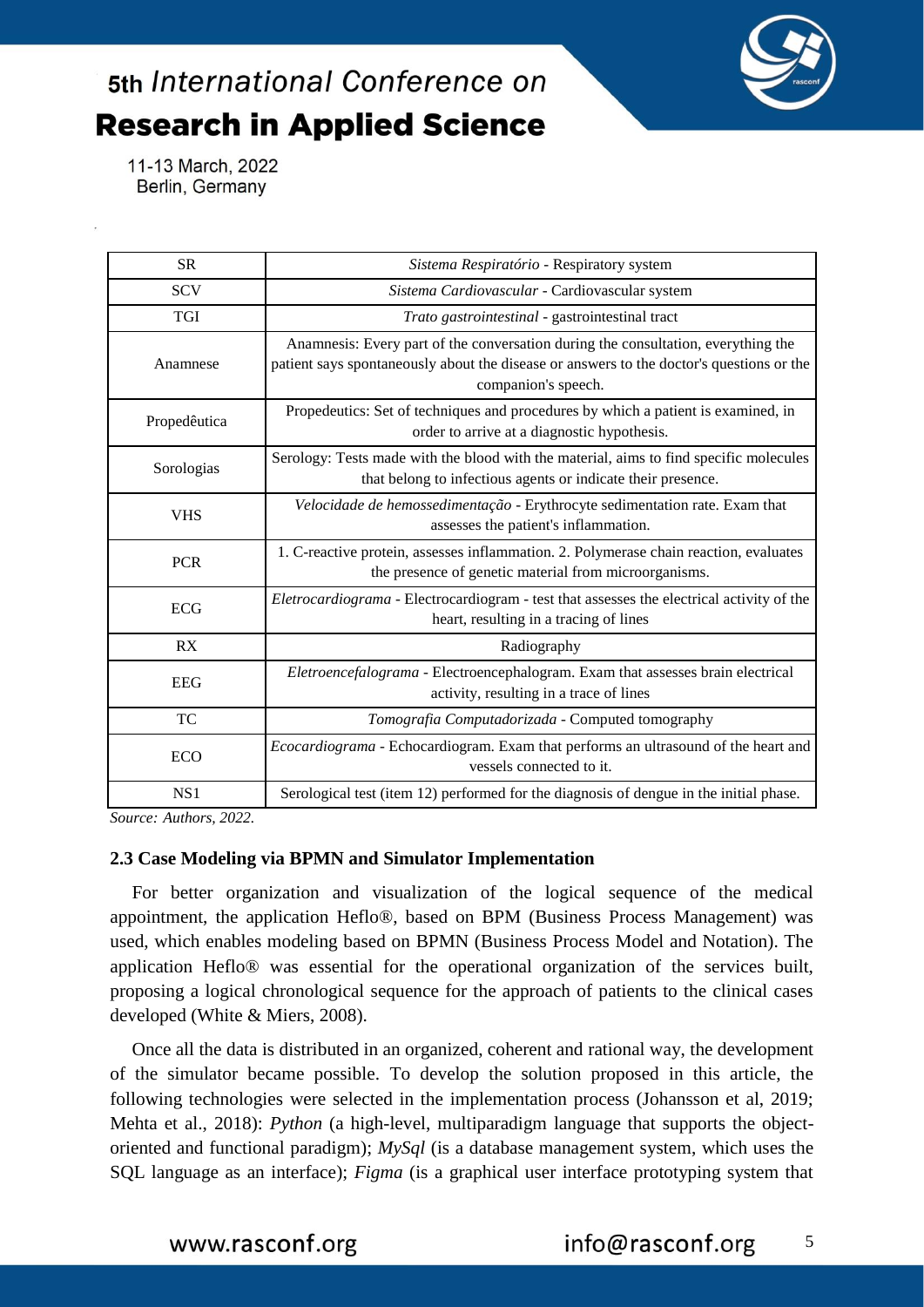

11-13 March, 2022 Berlin, Germany

allows the simulation of the vector created on the computer as an application and web page) and *Anvil Framework* (is an open source platform, used for full stack development, based on the Python programming language).

### **3. RESULTS**

#### **3.1 Critical Assessment of Market Tools**

In order to assist in the comparative analysis between the simulators on the market, a survey was carried out where a priori 13 systems were selected, however, after a previous selection, only 5 were finally designated and the following analyzed: Positive and Negative Points, Cloud Environment, Artificial Intelligence, Input, Output, Mobile Environment, Network Usage, Demo Version and Augmented Reality (Table 2).

| ID             | Reference                      | Name                              | Description                                                                                                                                                                                           | <b>Positive Points</b>                                                                                                                                                                                                                               | <b>Negative Points</b>                                                                                                                     |
|----------------|--------------------------------|-----------------------------------|-------------------------------------------------------------------------------------------------------------------------------------------------------------------------------------------------------|------------------------------------------------------------------------------------------------------------------------------------------------------------------------------------------------------------------------------------------------------|--------------------------------------------------------------------------------------------------------------------------------------------|
| 1              | Sebastiani<br>et al.<br>(2014) | <b>SIACC</b>                      | <b>Interdisciplinary Clinical</b><br>Case Analysis System                                                                                                                                             | It can be used by both teachers<br>and students; In addition to<br>having a dataset, it has a<br>register of information and the<br>possibility of assembling use<br>cases; Also possible to<br>configure difficulty levels                          | As it is on an online<br>platform, it translates<br>the need for network<br>infrastructure                                                 |
| $\overline{c}$ | Bez et al.<br>(2014)           | <b>SimDeCS</b>                    | Simulation of Decision<br>Making in Health Care                                                                                                                                                       | Easy-to-use system that does<br>not require in-depth knowledge<br>of the IT area on the part of the<br>specialist.                                                                                                                                   | As it is in a web<br>environment, it<br>translates the need for<br>network<br>infrastructure;<br>Developed in legacy<br>technology (flash) |
| 3              | Antunes et<br>al. (2021)       | Body<br>Interact                  | Body Interact is a virtual<br>patient simulator that offers<br>well-defined and measurable<br>benefits in health education,<br>training and recruitment                                               | A graphic simulator where the<br>patient reacts to all his actions<br>and with several possibilities. It<br>has interaction between student<br>and teacher.                                                                                          | As it is 3D, it can<br>trigger difficulties if<br>you don't have enough<br>infrastructure;                                                 |
| 4              | Barroso, et<br>al. (2018)      | Electronic<br>Virtual<br>Patients | The purpose of the eViP<br>program is to create a<br>repository or bank of 320<br>reused and enriched virtual<br>patients (VPs), which will be<br>made available under a<br>Creative Commons License. | eViP is a system that focuses on<br>reuse having up to eight<br>different concepts. It has a<br>multicultural virtual case bank<br>of reused and enriched patients<br>from all over Europe. It is a<br>system linked to Creative<br>Commons License. | Not available in<br>Portuguese.                                                                                                            |
| 5              | Bez et al.                     | SimDeCS                           | The simulator is                                                                                                                                                                                      | Simple to use, it approaches the Developed in legacy                                                                                                                                                                                                 |                                                                                                                                            |

*Table 2: Main Medical Simulators*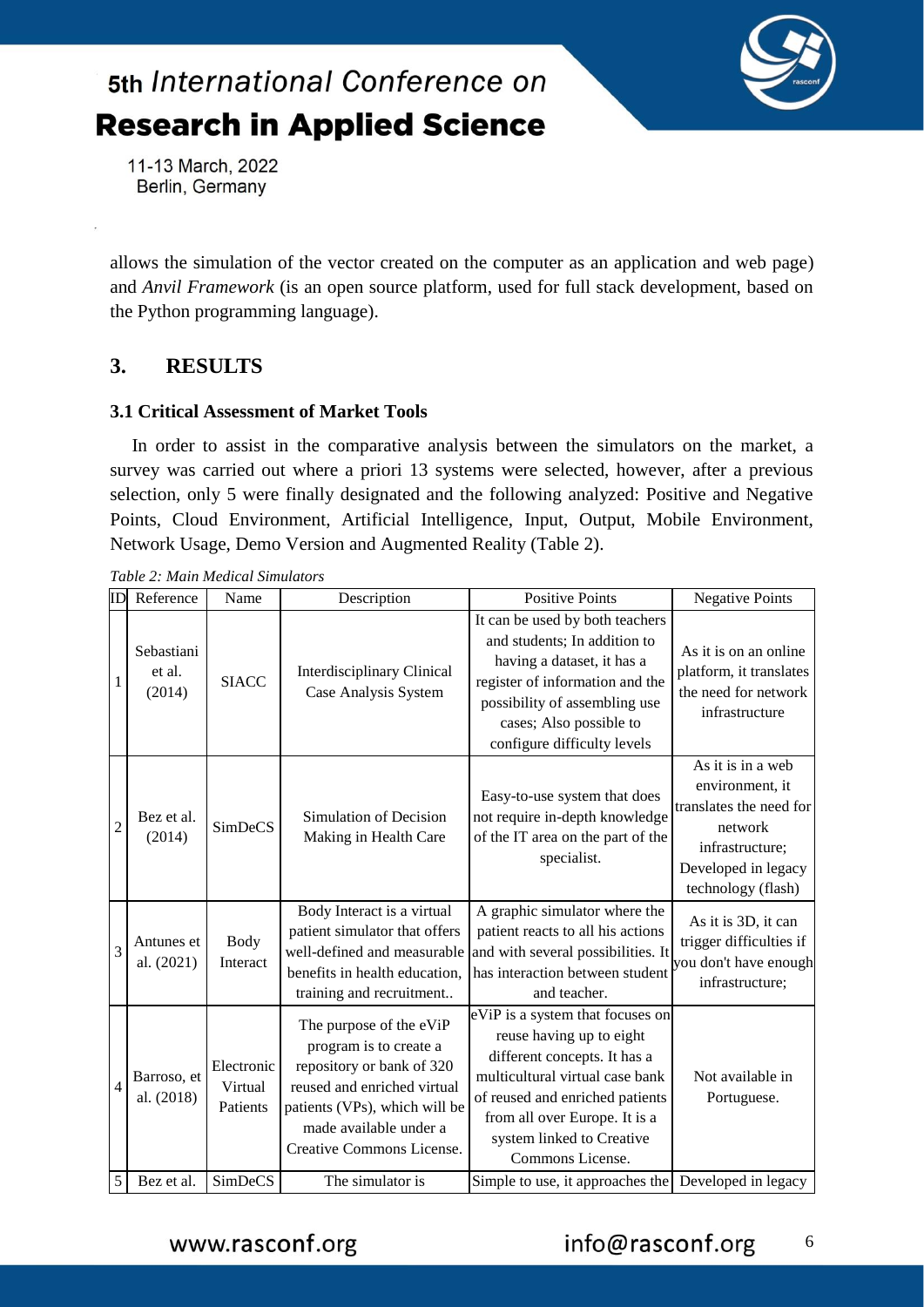

11-13 March, 2022 Berlin, Germany

| (2012);      | characterized as a tool that  | theme through direct learning   | technology (Flash)  |
|--------------|-------------------------------|---------------------------------|---------------------|
| Maroni et    | promotes learning inspired by | based on problems and their     | which does not have |
| al. $(2013)$ | active methods.               | solutions through several       | portability in some |
|              |                               | methodological aspects. It uses | web browsers.       |
|              |                               | the Bayesian network technique  |                     |
|              |                               | in its neural network.          |                     |

*Source: Authors, 2022.*

The analyzes were carried out through the use, when available, of the platforms, in addition to the study of the available documentation. The evaluation criteria ranged from the user experience view (usability, simplicity, friendly interface and affordance) to the computational approach focused on the platforms and technologies used in the development of the tools.

Among the simulators analyzed, the ones that stood out the most for their functionalities were the Body Interact, which uses virtual reality in a 3D model to run its clinical cases and is available both on a Web and mobile platform for Apple devices, and the Electronic Virtual Patients (eViP) a system that focuses on providing 320 clinical cases on a concise and multicultural basis with a Creative Commons license, however the cases described in eViP have language limitations, requiring their readaptation for use in other regions beyond Europe. However, for the development of the "Virtual Patient" the features identified as opportunities were added to the main scope of the project, such as the development of a responsive web platform with adaptive technology and environment, the non-limitation of clinical case records in its database and portability In this scenario, the responsiveness allows the simulator to run in browsers (web browsers) on any devices with internet access and anywhere, the structuring of the database in a generic insertion model makes its supply much simpler and varied, only the case flow adapted in a BPMN tool is needed, regardless of the language in which it was developed. The virtual reality present in Body Interact is still a future point, as the implementation of 3D models needs an intrinsic impact and performance analysis, which are not relevant for the current phase of the simulator. The results from this analysis were incorporated into a table (Table 2), where we centralized the main information about the analyzed simulators.

#### **3.2 Modeling of Clinical Cases via BPMN**

In consensus with the students of the information technology course, the students of the medicine course created a standard template of flow diagrams on the HEFLO platform, which serves as a basis for building clinical case flowcharts in the most appropriate way to be read, interpreted and converted to the dynamics and usefulness of the developed medical simulation application, highlighted in Figure 1.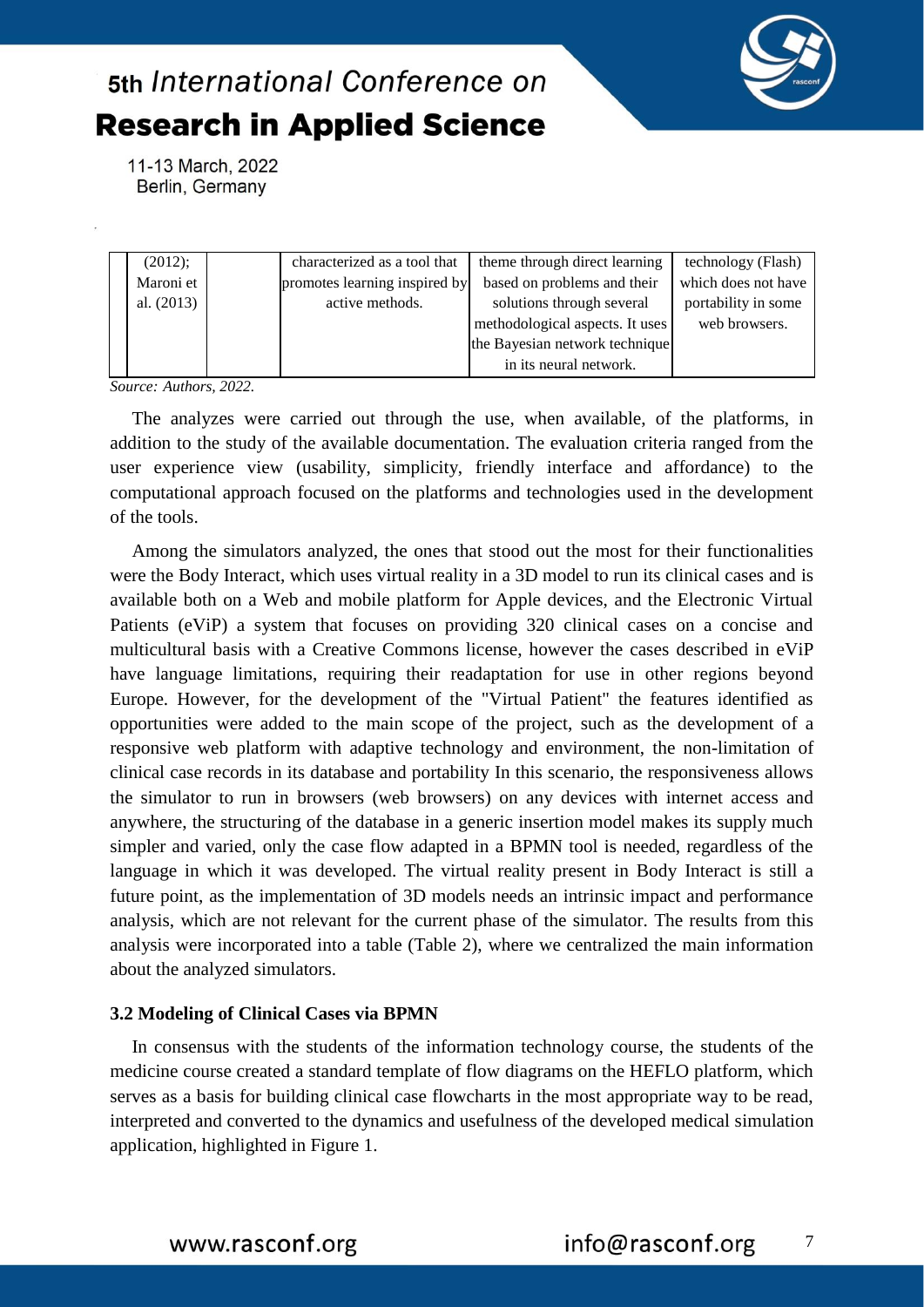

#### *Source: Authors, 2022*

Figure 2 demonstrates a flow of a case. In the first part, the green circle determines the start of the flow, followed by the rectangular task box which, in Figure 2, is colored yellow, and indicates the patient's screening, containing a brief summary of the first relevant general information about the patient and the type of medical professional of choice to handle the case. The color of this symbol represents the level of complexity/difficulty of the case, being green, low, yellow, as exemplified, medium, and red, high, defined at the discretion of the case creator.



*Source: Authors, 2022*

www.rasconf.org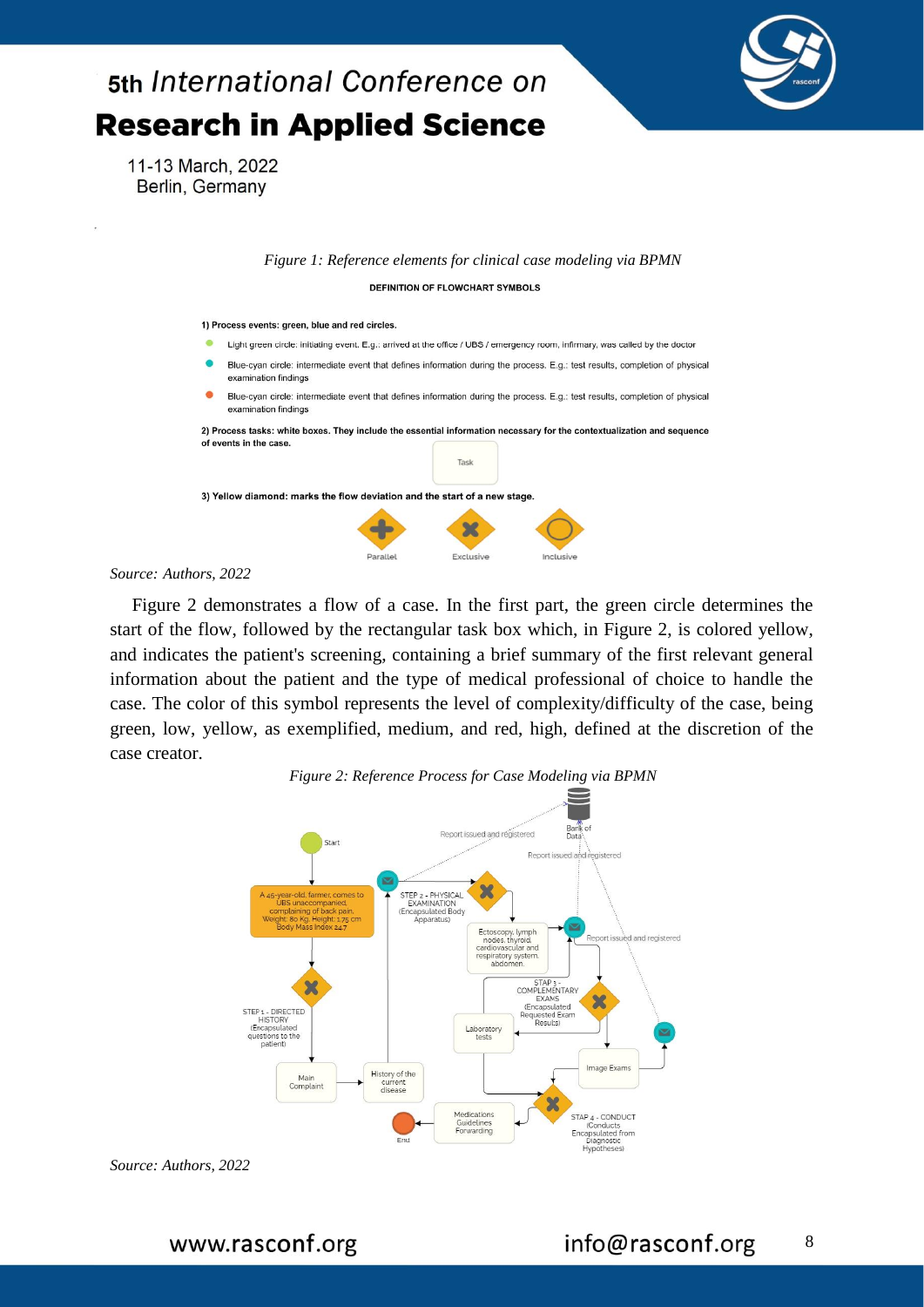

11-13 March, 2022 Berlin, Germany

Following the process flow, there is the first yellow colored diamond with exclusive flow, represented by the "x" positioned inside the symbol, indicating the beginning of the first stage of care of the hypothetical case, conventionally marked by the patient's anamnesis, divided into " Main Complaint" and "History of the Present Illness" (HMA). Both sub-items of the medical interview were indicated through task boxes, in white color, allowing the branching of the HMA box into new tasks, containing the questions (encapsulated in Step 1 of the Flowchart of Figure 1) performed by the physician and information reported by the patient, variables from case to case.

The simulator user does not necessarily need to start the simulation through this first step. Anamnesis was established as step 1 for a better understanding by information technology developers of the correct flow of the case to be inserted in the simulator. All information provided in the anamnesis converges within the flow sequence for the blue-cyan circle, which is a signal to the simulator of the need to generate a report of the answers given to the questions asked while using the simulator. The flowchart proceeds to Step 2 of the medical consultation, which includes a physical examination of the patient. This step is variable for each case and, as in the HMA, it can be divided into unlimited task boxes containing the possible devices of the body to be examined and the findings of the physical examination of each one. The exams to be performed may vary according to the medical specialty, degree of complexity and level of health care in the case. Normally, the basic exams performed in consultations by a general practitioner include measurement of vital signs, ectoscopy, examination of the lymph nodes and thyroid, examination of the cardiovascular system, respiratory system and the abdomen, as well as special maneuvers specific to certain complaints, such as lung maneuvers. Murphy, Blumberg and Giordano.

Step 3 of the "Complementary Exams" follows, which generate instant results, indicated by the blue-cyan circle, upon request for exams within the "Image" or "Laboratory" options. The Step 4 marks the end of the service, including the actions to be taken in view of the conclusions of the information collected by the virtual medical consultation, which can range from the prescription of medications to general guidelines and use of the counter-referral service (referral), with each one of the actions taken leading to different consequences for the patient that will be instantly signaled after being chosen, which may be cure, improvement, partial improvement or worsening of the patient's clinical condition, symbolized in the flowchart by the circle in light red. In the task box of the standard flowchart (figure 2) are exemplified possibilities of behaviors that can also be branched into new task boxes.

It is important to point out that, despite the various options of questions available from the anamnesis and the physical and complementary exams, the choice of the correct option may be relevant in the assessment of the conduct of the clinical case by the virtual doctor, an artifice to be included in a version expanded simulator. The standard flowchart associated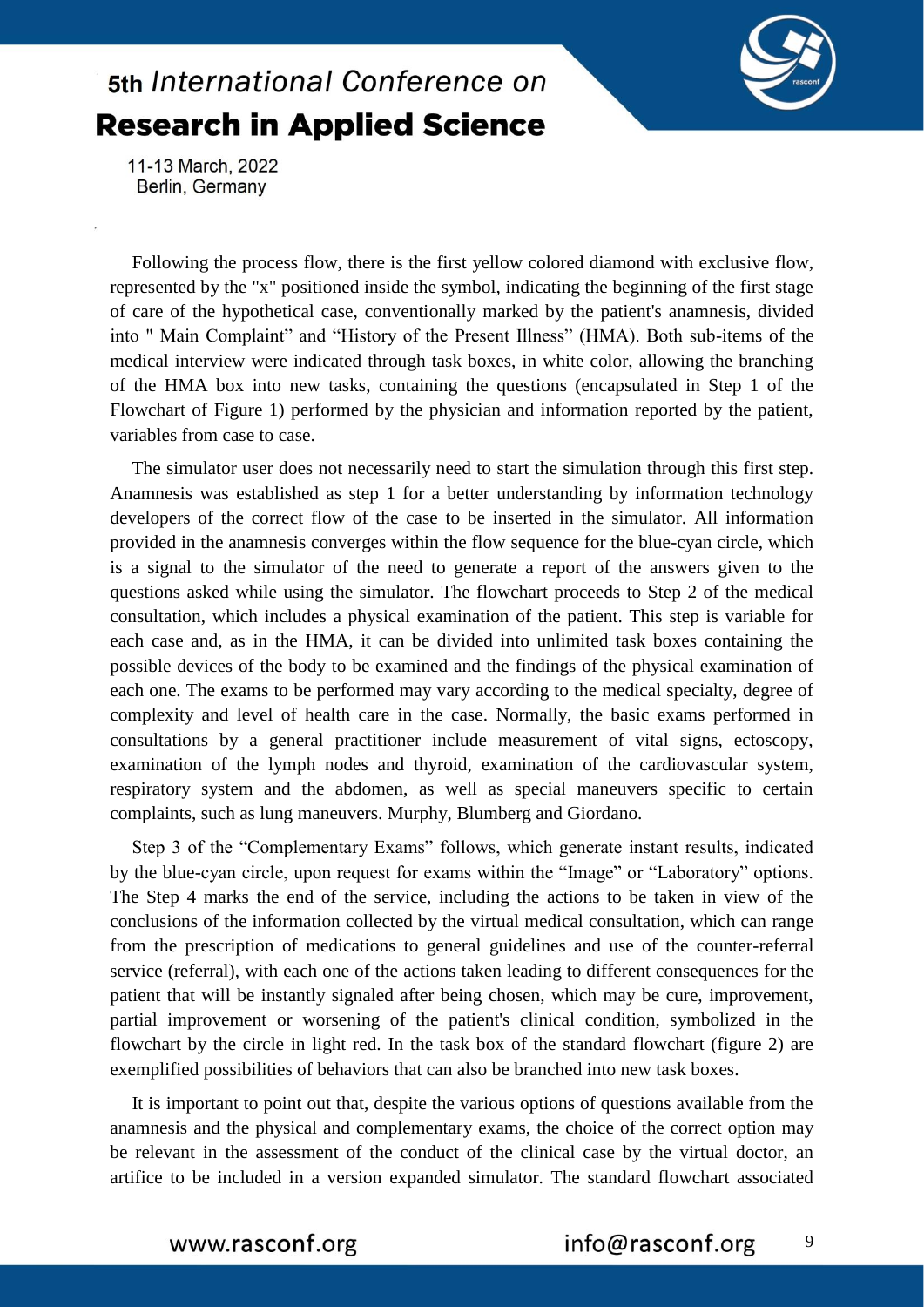

11-13 March, 2022 Berlin, Germany

with the caption forms the basis for the translation of clinical cases created to feed the simulator. Based on it, each of the 10 medical students built a flowchart based on clinical cases of the most relevant issues in medical practice, chosen according to their affinity with the topic. Then, one of the flowcharts was chosen by collective consensus to be used as the first clinical case of the simulator developed, based on nephrolithiasis in a male patient.

#### **3.3 Simulator Implementation**

The Simulator implementation process, developed exclusively in Python language, was divided into three stages: Back-end, Database and Front-end. During back-end development, the brain behind the simulation was developed. To convert the flowcharts into data usable by the application, a REST API was developed using the MVC (Model-View-Control) architecture and the Flask framework, a small web framework written in Python and classified as a microframework. During this process, the tool was hosted locally and maintained constant communication with the other implementation phases through POST/GET requests, enabling direct access to the database.

The database was developed through the SGBD (Database Management System) MySql, which, being simple to manipulate, made it possible to quickly and assertively enter data and manipulate relationships during the process of preparing the database. simulator. The main entities generated were: User, Clinical Case, Vital Data, Patient, Scenario, Request and Result, each one with its ramifications according to the specificity of the functionality. In front-end development, the application's visual interface, a WEB system was developed that, through simple and usual interfaces, allows the user to simulate a clinical case stored in the database. The framework used in this stage of implementation was the Anvil Framework, here the application screens were developed, which are divided into: Main Screen, Patient File, Guided Anamnesis, Physical and Complementary Examination and finally the Conduct. The model used in this step was based on the prototype developed and brought a clean and easyto-use interface for users. All important data are described in the Patient File, in addition to a real-time update of the platform. Figure 3 shows the application's structural diagram.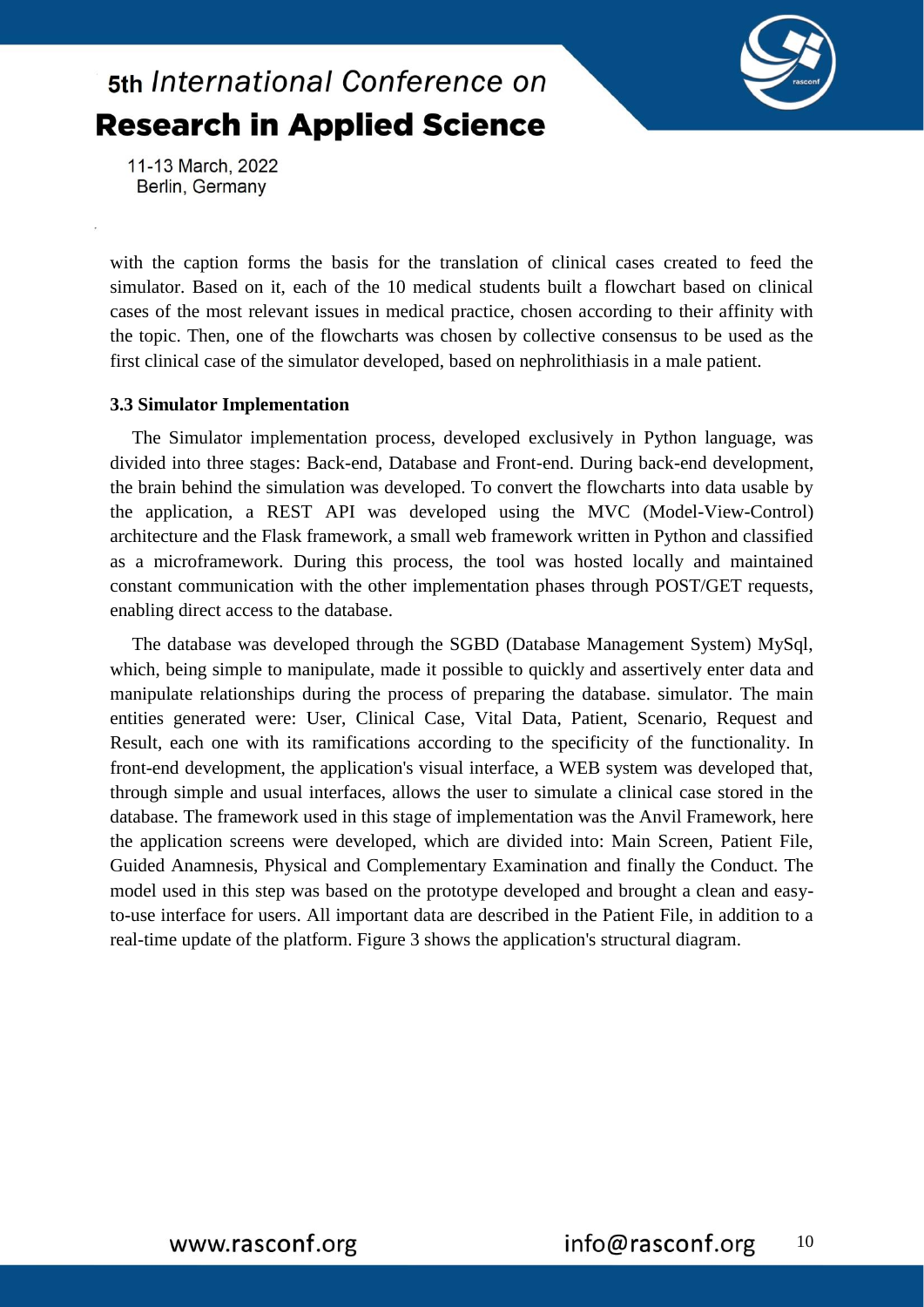

11-13 March, 2022 Berlin, Germany



#### *Source: Authors, 2022.*

The application has as its initial screen an interface that allows the user to choose which of the registered clinical cases he wants to simulate. Soon after the user makes his choice, he will be redirected to the chosen patient's record where information about the patient will be presented. This screen presents the side menu that contains the actions that the user can perform during the simulation. Each action represents a subgroup of activities to be performed with the patient, namely: *Targeted Anamnesis* (a group of interview questions that the doctor asks the patient. This is where he asks deeper questions to find out about his signs and symptoms); *Physical Examination* (group of actions when the doctor touches the patient in search of any sign that could mean a disease); *Complementary Exams* (laboratory or imaging exams that the doctor may order. A blood test, x-ray, etc) and *Conduct* (and the action that the doctor will take based on the data he obtained during the consultation. So, according to the data obtained, he will prescribe you a medicine, guide you on a diet, refer you to a specialist, among others).

Figure 4 shows the system action flow. To perform an action involving the patient, the user must select an option from the menu corresponding to one of the mentioned subgroups, after selecting it, the actions that can be performed in this clinical case on the patient will be displayed. After choosing an action, the user will receive an answer and at the same time this answer will update the patient's record. The first three subgroups of actions (Directed Anamnesis, Physical Examination and Complementary Exams) are responsible for providing information about the patient's condition, whereas the Conduct is responsible for making changes to the patient's current state, when an action is made in this group the response for the user, it will inform you if this was the correct choice and what impact it had on the patient,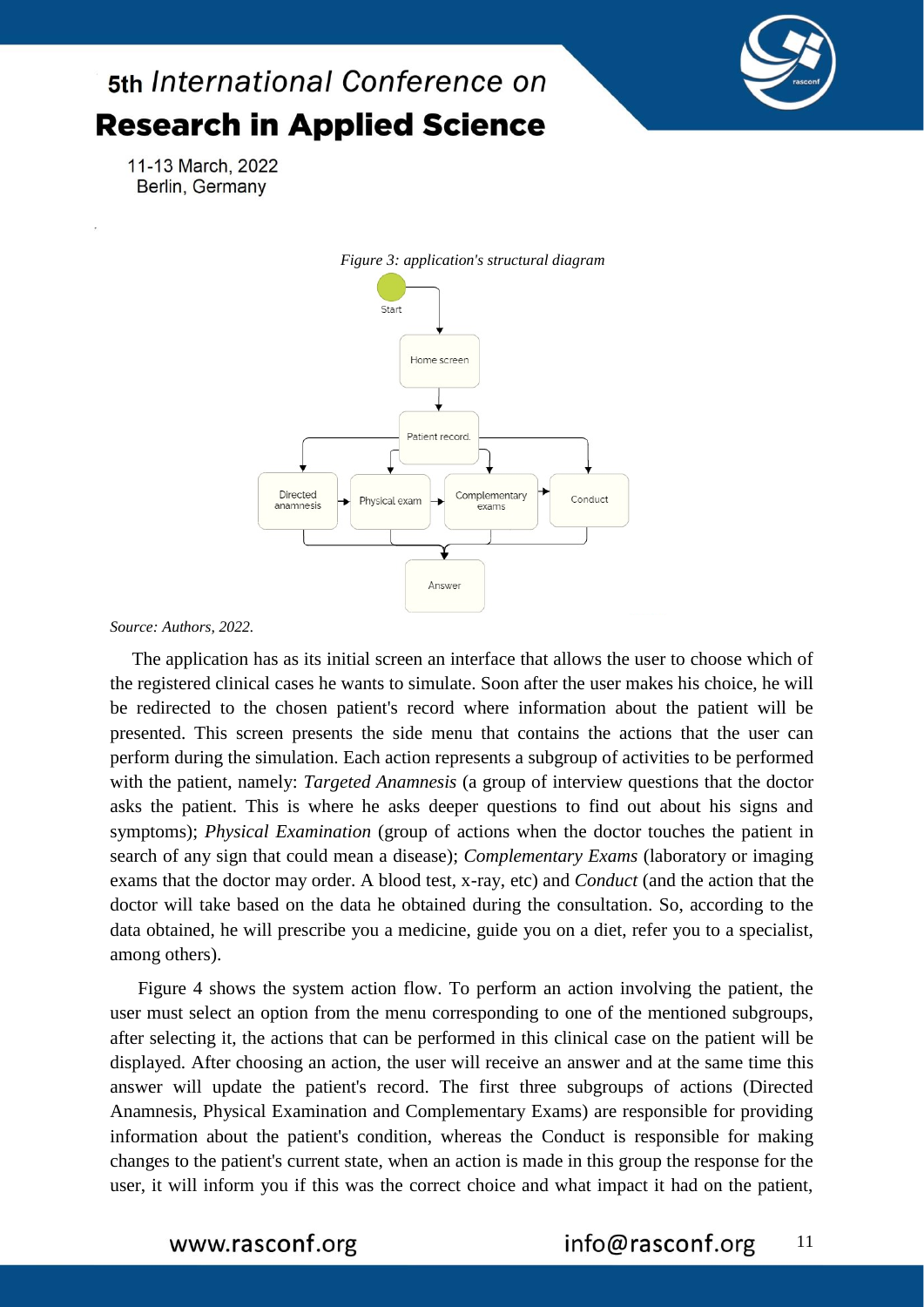

11-13 March, 2022 Berlin, Germany

and then he will be redirected to the main screen, where the patient's record is located. The system was built to be completely responsive, that is, the simulator elements adapt to the user's screen size so that it can be used on various devices such as a computer, tablet, smartphone and any device with a functional web browser (Figure 5a) and mobile (Figure 5b).

The simulator currently has 2 projects containing 320 kb the folder containing the backend project and application database and 828 kb the front-end project. The application is hosted in the Anvil Framework application, in the cloud, and can be accessed anywhere, from any device that has internet access.

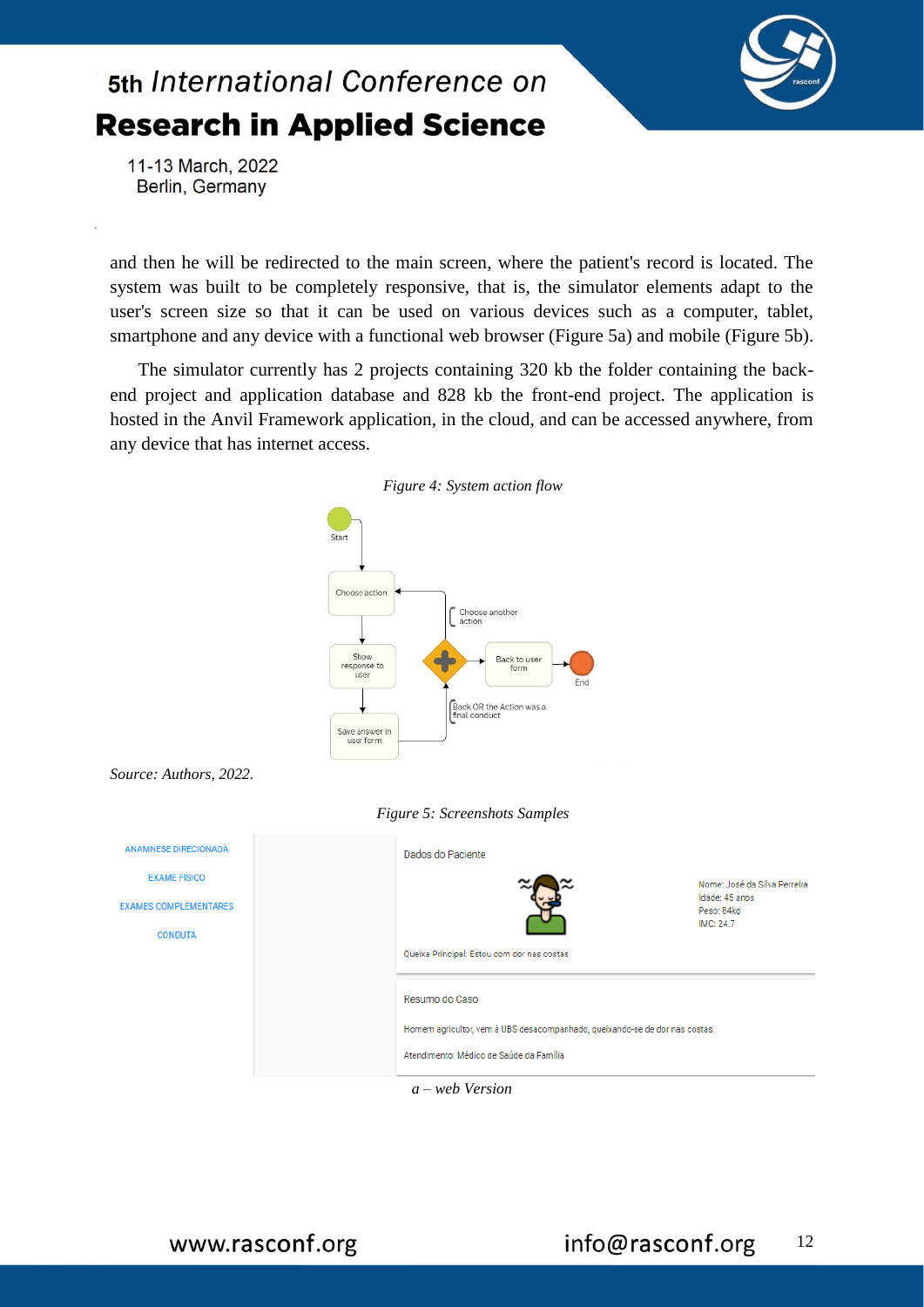



*Source: Authors, 2022.*

#### **3.4 Interdisciplinary Discussion**

The heterogeneity of concepts and creativity in the production was relevant, but considering all the methodological steps and the application of computational resources, it also resulted in difficulties encountered by the participants, such as: knowing how to deal with the modeling of computational processes, the technical terms and the deepening of certain concepts that each area has, the use of technological tools and their way of operating, among other issues that arise when different areas move together.

However, these areas are added and allowed the modification of the way of learning in clinical analysis, modeling and simulation of processes with an implementation of low operational cost, easy and immediate application, made in a university extension and scientific initiation project that promoted the teaching. In this way, the participants benefit from multidisciplinarity and are aware that when computing resources are explored in teaching areas, learning becomes more efficient because it is interactive and stimulating, allowing the adaptation of professional training to the current world, both in the sense of the technological changes that permeate us as in the pandemic scenario we live in and we need to have devices like this.

### **4. Conclusion**

The result of the project is, therefore, very promising. The development of a controlled environment and with the ability to provide a greater margin of error for students, without, however, having deleterious consequences for the real patient, was achieved. The interaction between professors and students of medicine and information technology courses, although challenging, was successfully facilitated. The terminologies and concepts specific to each area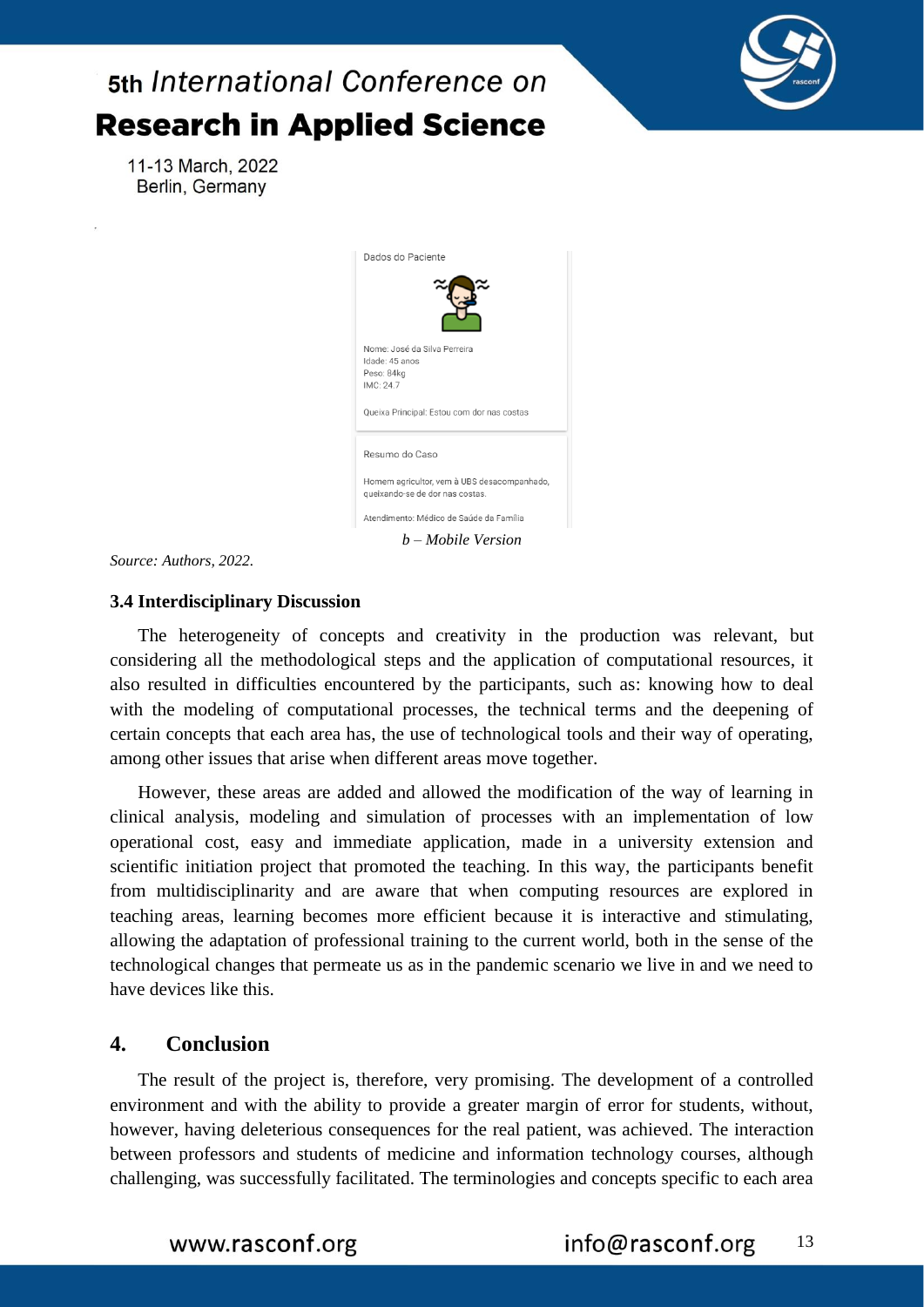

11-13 March, 2022 Berlin, Germany

have been simplified to the point where communication has been fluid. The result of this is a product of great value to both fields of human knowledge. There are information and skills that will only be acquired in contact with the patient. However, the simulator produced reliably replicates the process of a clinical consultation.

Next, the multipurpose character that the tool confirmed to have is highlighted. Just as it can be used in individual studies, a teacher will also be able to make use of its use in an evaluative activity. In addition, the simulator brings the possibility of being edited, a fact that allows it to be constantly fed with new clinical cases and that it is easily adapted to the different contexts of medical education. All these aspects add very positively to its academic value. Furthermore, the importance of tools like this cannot be underestimated. The pandemic caused by COVID-19, for health reasons, resulted in drastic reductions in the presence of academics in health care settings. Many students, therefore, were harmed by having continued the medical course with distance learning classes, without the opportunity to attend health services, which prevented the complementation of theoretical studies with practical ones.

### **References**

- Alsoufi, A. et al. (2020) Impact of the COVID-19 pandemic on medical education: Medical students' knowledge, attitudes, and practices regarding electronic learning. **PloS one**, v. 15, n. 11, p. e0242905.
- Antunes, M., Lenz, C. A., da Silva, C. L., dos Santos, R. D. L., and Bez, M. R. (2021). Uso de simuladores virtuais no ensino de Enfermagem: scoping review. Research, Society and Development, v. 10, n. 3, p. e20710313309-e20710313309, 2021.
- Arandjelovic, A., Arandjelovic, K., Dwyer, K., and Shaw, C. (2020). COVID-19: considerations for medical education during a pandemic. **MedEdPublish**, v. 9, 2020.
- Barroso, C. R. D., Gomes, L. S., Silvestre, V. A., dos Santos, R. T., and Utagawa, C. Y. (2018). Análise do uso de simuladores de pacientes virtuais por estudantes de Medicina. Cadernos UniFOA, v. 13, n. 36, p. 91-100.
- Bez, M. R., Fonseca, J. M., Maroni, V., Barros, P. R., Cazella, S. C. and Flores, C. D. (2014). Simulador Inteligente para a Tomada de Decisão em Cuidados de Saúde-SIMDECS. REPS, Londrina.
- Bez, M. R., Vicari, R. M., and Flores, C. D. (2012). Metodos Ativos De Aprendizagem: simulador de casos clínicos–SimDeCS. Revista de Tecnologias e Mídias na Educação, v. 2, n. 2.
- Buck, G. H. (1991) Development of simulators in medical education. **Gesnerus**, v. 48, n. 1, p. 7-28.